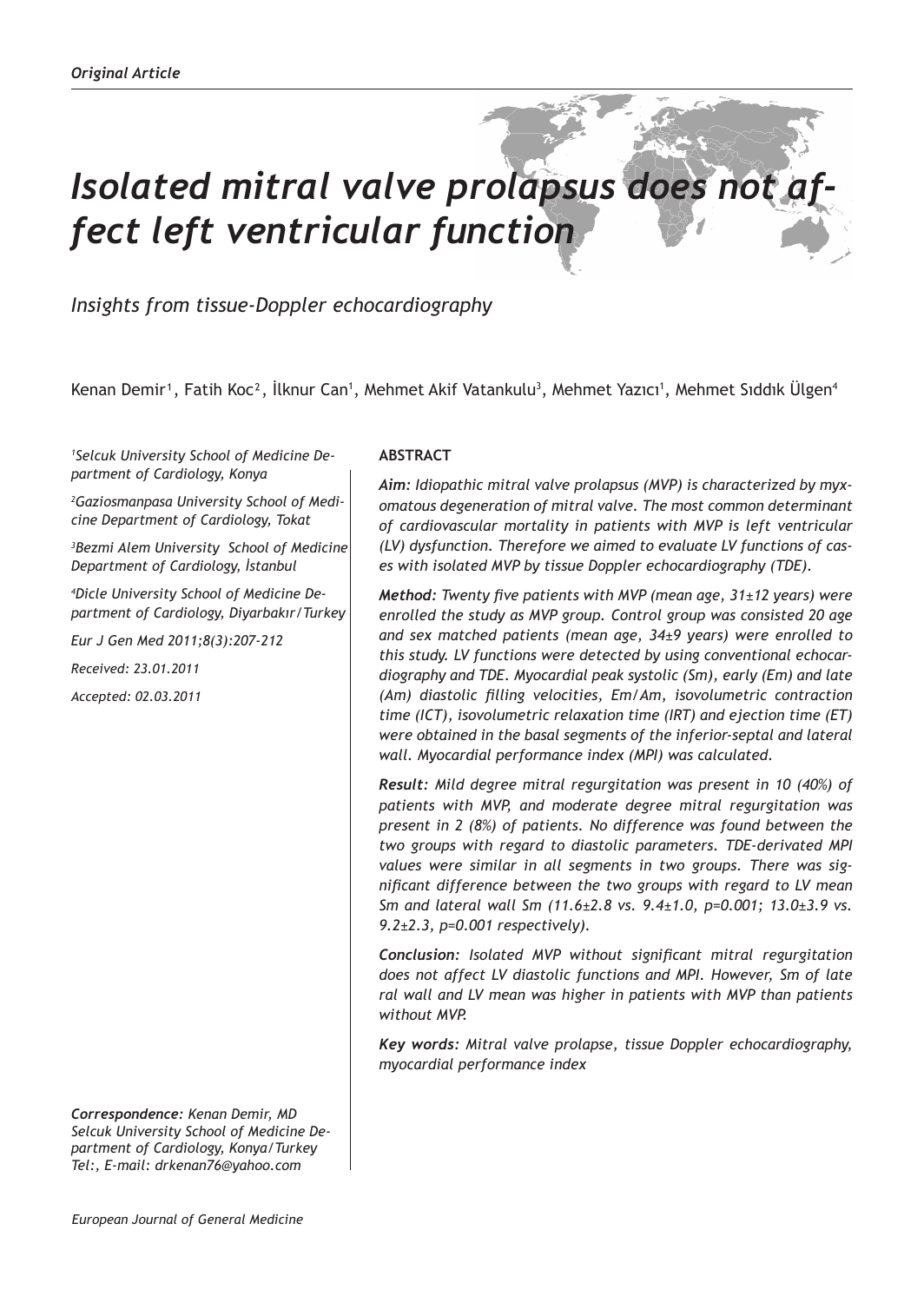#### *İzole Mitral Kapak Prolapsusu Sol Ventrikül Fonksiyonunu Etkilemez*

*Amaç: İdiopatik Mitral Kapak Prolapsusu (MVP), mitral kapağın miksomatöz dejenerasyonuyla karakterizedir. MVP'li hastalarda kardiyovasküler mortalitenin en önemli belirleyicisi Sol Ventrikül (LV) disfonksiyonudur. Bu yüzden biz izole MVP hastalarında doku doppler ekokardiyografi (TDE) ile LV fonksiyonunu değerlendirmeyi amaçladık.*

*Metod: MVP'li 25 hasta (ortalama yaş, 31±12) çalışmaya MVP grubu olarak dahil edildi. Kontrol grubu ise yaş ve cinsiyet eşleştirilmiş 20 hastadan oluşturuldu (ortalama yaş, 34±9). LV fonksiyonları konvansiyonel ekokardiyografi ve TDE ile incelendi. Miyokardiyal zirve sistolik (Sm), erken (Em) ve geç (Am) diastolik dolum hızları, Em/Am, isovolumetrik kontraksiyon zamanı (ICT), isovolumetrik relaksasyon zamanı (IRT) ve ejeksiyon zamanı (ET) ölçümleri inferior-septal ve lateral duvarın bazal segmentlerinden ölçüldü. Miyokardial performans indeksi (MPI) hesaplandı.* 

*Bulgular: MVP'li hastaların 10'unda (%40) hafif derecede mitral yetmezlik, 2'sinde (%8) orta derecede mitral yetmezlik vardı. Diastolik parametreler açısından 2 grup arasında fark bulunamadı. TDE'den hesaplanan MPI değerleri iki grupta tüm segmentlerde benzerdi. Sol ventrikül ortalama Sm ve lateral duvar Sm'de iki grup arasında anlamlı fark vardı (11.6±2.8 vs. 9.4±1.0, p=0.001; 13.0±3.9 vs. 9.2±2.3, p=0.001 sırasıyla).*

*Sonuç: Belirgin mitral yetmezliği olmayan izole MVP sol ventrikül diastolik fonksiyonunu ve MPI'yi etkilemez. Fakat, MVP'li hastaların lateral duvar Sm ve LV ortalama Sm'si MVP'si olmayanlara göre daha yüksekti.*

*Anahtar kelimeler: Mitral kapak prolapsusu, doku doppler ekokardiyografi, miyokardiyal performans indeks*

# **INTRODUCTION**

Idiopathic mitral valve prolapsus (MVP) is characterized by myxomatous degeneration of mitral valve and shows a heterogeneous range of clinical course from asymptomatic to severe morbidity and mortality (1). Although MVP prevalence is high in earlier echocardiographic studies, the current echocardiogarphic diagnostic criteria are taken into consideration the prevalence of it in the population is 1-2.5% (1,2). Baseline clinical and echocardiographic parameter, are strong predictors of outcome and are essential for clinical management. The most common determinant of cardiovascular mortality in patients with MVP is left ventricular (LV) ejection fraction (EF) lower than 50% (3). Although LV dysfunction is detected in most of the transthoracic echocardiographic, radionuclide ventriculographic and dobutamine stress echocardiographic studies done to evaluate LV functions in cases with MVP, inconsistent results are present (4-7).

Tissue Doppler echocardiography (TDE) is a non invasive and very sensitive method that serves the possibility of evaluating regional myocardial systolic and diastolic functions. Very few studies are present in the literature in which LV systolic and diastolic functions of the cases with MVP were determined by TDE. Myocardial performance index (MPI) is a new parameter correlated with the invasive values of LV function that helps us evaluate both the systolic and diastolic function without being affected by cardiac rate, blood pressure and ventricular geometry. It can be calculated by Pulsed Wave (PW) TDE method from the mitral annulus (8). There is limited data

about findings of TDE in patients with MVP. Therefore we aimed to evaluate LV functions of cases with isolated MVP by TDE.

## **MATERIALS AND METHODS**

## **Study Population**

Twenty five consecutive patients (11 male; mean age, 31±12 years) who admitted to cardiology clinic with symptoms of fatigue, palpitation, dyspnea on exertion and atypical chest pain, and who had MVP in echocardiographic examination were enrolled to this study. Echocardioraphically, mitral valve prolapse is defined as systolic deplacement (≥2.0 mm) of one or both mitral leaflets into the left atrium in the long axis annular plane (2). Age and sex matched 20 individuals (8 male; mean age, 34±9 years) were taken as control group. Subjects with blood pressure >140/90 mmHg, any personal history of systemic disease which may affect the cardiovascular system, unexplained chest pain, diabetes mellitus and renal failure, hypo/hyperthyroidism, abnormal ECG changes, rheumatic valvular heart disease, congenital heart disease, cases receiving medicines affecting myocardial functions such as beta blockers and Ca+2 channel blockers were excluded from the study. All patients and controls underwent conventional and pulse wave TDE evaluation.

# **Echocardiography**

Transthoracic echocardiographic assessment was per-

formed in the left lateral decubitus position, using ATL-5000 standard ultrasound machine (Advance Technology La¬bo¬ratories, Bothell, Washington) with a 2.5-3.5 MHz transducer. Images were obtained in the standard tomographic views of the LV (parasternal long and short axis and apical four-chamber, two-chamber, and long-axis views). Mitral inflow velocities were recorded by using conventional pulsed-wave Doppler echocardiography, positioning a sample volume at the level of the mitral leaflet tips in the apical four-chamber view. The peak early diastolic velocity (E), peak late diastolic velocity (A), E/A ratio, isovolumetric relaxation time (IRT), and E-wave deceleration time (EDT) were measured on line. Recordings were performed at the end of normal expiration in order to eliminate the effects of respiration on the parameters studied. Left ventricular diameters and wall thicknesses were measured from the two-dimensional targeted M-mode echocardiographic tracings in the parasternal long axis, according to the criteria of the American Society of Echocardiography (9). The LV end-diastolic and end-systolic volumes at rest were computed from two- and four-chamber views, using a modified Simpson's method, and the LV EF was calculated.

The echocardiograph machine was used to acquire co-

*Eur J Gen Med 2011;8(3):207-212*

lour tissue Doppler data using a high frequency acquisition. Color-coded TDE cine loops obtained with >100 frames/s from the apical 4-chamber view were used for TDE measurements. The filter settings were kept low (50 Hz), and gains were adjusted at the minimal optimal level to minimize noise and eliminate the signals produced by the transmitral flow. A 3.5 mm sample volume was used. In the apical 4-chamber view, myocardial peak systolic (Sm, cm/s), early (Em, cm/s) and late (Am, cm/s) diastolic filling velocities, Em/Am ratio, isovolumetric contraction time (ICT), isovolumetric relaxation time (IRT) and ejection time (ET) were obtained by placing a tissue Doppler sample volume in the basal segments of the inferior-septal and lateral wall. All examinations were performed using harmonic imaging. MPI was calculated using (ICT+IRT)/ET Formula (10). Mean myocardial velocities of LV, mean MPI and mean Em/Am ratios were calculated by dividing the sum of Sm, Em, Am velocity and Em/Am ratio measured from two different parts of LV by two.

Three consecutive cycles were averaged for every parameter. The operator was blinded to the clinical details and results of the other investigations in each subject and control. The intraobserver variability of echocardiographic measurements was less than 6%.

# *Table 1. Clinical Characteristics and Echocardiographic Measurements in MVP and Controls*

|                        | MVP(n:25)       | Control(n:20)   | p value |  |
|------------------------|-----------------|-----------------|---------|--|
| Age $(y)$              | $31 \pm 12$     | $34+9$          | ns      |  |
| Male, $n\ll 0$         | 11(44)          | 8(40)           | ns      |  |
| BMI (kg/m2)            | $28 + 5$        | $26 + 5$        | ns      |  |
| SBP (mmHg)             | $112 \pm 12$    | $105 \pm 17$    | ns      |  |
| DBP (mmHg)             | $71\pm9$        | $68 + 12$       | ns      |  |
| Heart rate (beats/min) | $79 + 11$       | $76 + 10$       | ns      |  |
| LVESD (cm)             | $2.69 \pm 0.4$  | $2.71 \pm 0.3$  | ns      |  |
| LVEDD (cm)             | $4.38{\pm}0.4$  | $4.41 \pm 0.5$  | ns      |  |
| $IVS$ (cm)             | $0.80{\pm}0.9$  | $0.72{\pm}0.8$  | ns      |  |
| $PW$ (cm)              | $0.81 \pm 0.9$  | $0.72{\pm}0.9$  | ns      |  |
| EF $(\%)$              | $64\pm7$        | $65\pm6$        | ns      |  |
| FS(%)                  | $38\pm4$        | $39 + 5$        | ns      |  |
| $LA$ (cm)              | $3.4 \pm 0.6$   | $3.6 \pm 0.4$   | ns      |  |
| $E$ -wave $(m/s)$      | $0.79{\pm}0.14$ | $0.73 \pm 0.11$ | ns      |  |
| A wave $(m/s)$         | $0.59{\pm}0.14$ | $0.61 \pm 0.14$ | ns      |  |
| E/A                    | $1.42 \pm 0.4$  | $1.25 \pm 0.4$  | ns      |  |
| $EDT$ (ms)             | $170 \pm 36$    | $168 + 35$      | ns      |  |
| $IRT$ (ms)             | $68 + 12$       | $79 + 19$       | ns      |  |
| Mean sloping (mm)      | $3.4 \pm 0.8$   |                 |         |  |
| Leaflet thickness (mm) | $5.5 \pm 0.5$   | ٠               |         |  |

*BMI, Body mass index; SBP, systolic blood pressure; DBP, diastolic blood pressure; LVESD, left ventricle end systolic diameter; LVEDD, left ventricle end diastolic diameter; IVS, interventricular septum; PW, psterior wall; EF, ejection fraction; FS, fractional shornening; LA, left atrium; EDT, E deceleration time; IRT, izovolumetric relaxation time; NS, not significant.*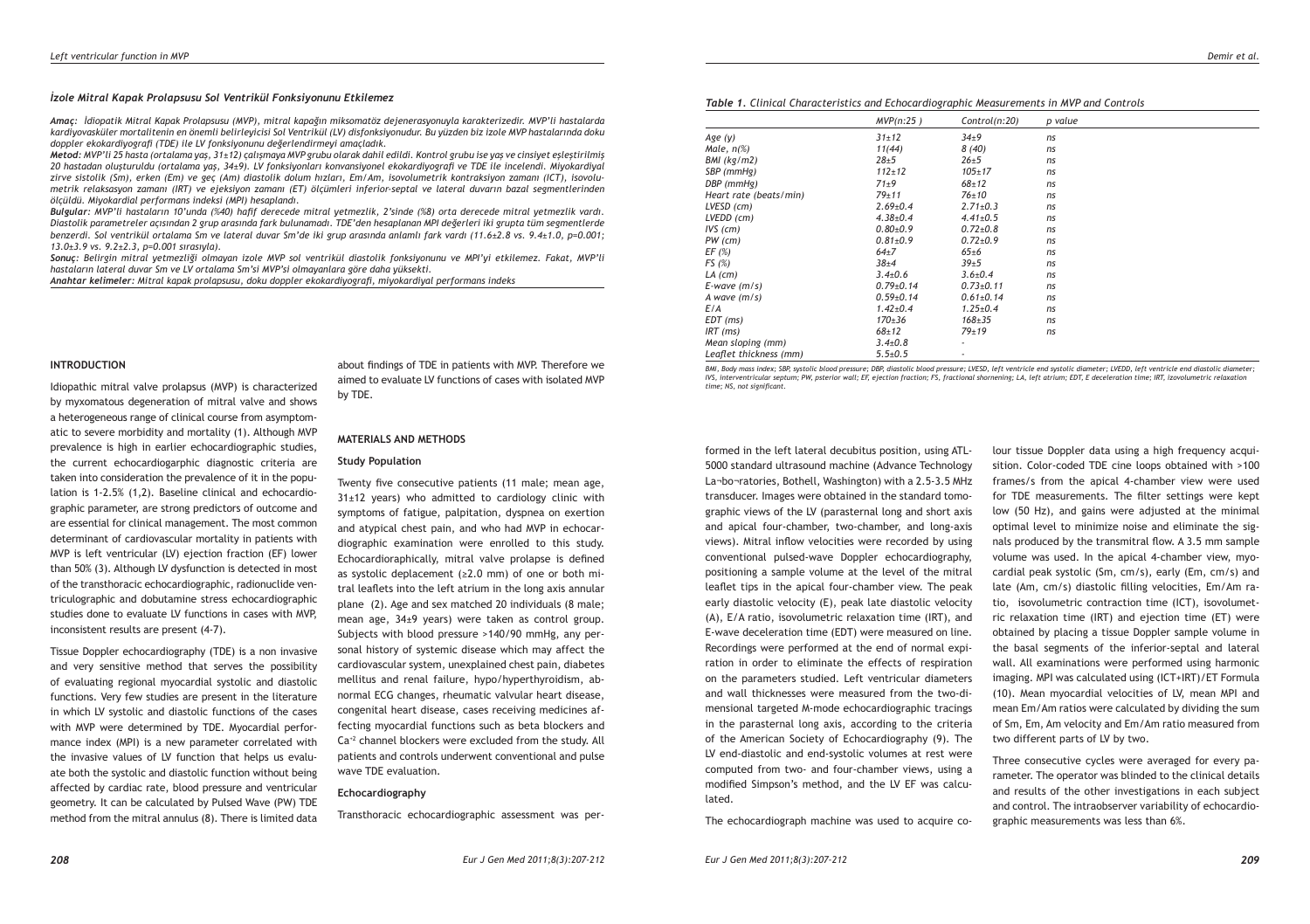# *Table 2. Tissue Doppler Echocardiography Parameters in MVP and Controls*

|                      | MVP(n:25)       | Control(n:20)   | p value |  |
|----------------------|-----------------|-----------------|---------|--|
| Lateral Wall         |                 |                 |         |  |
| $Sm$ (cm/s)          | $13.0 \pm 3.9$  | $9.2 \pm 2.3$   | 0.001   |  |
| $Em$ (cm/s)          | $17.7 \pm 5.1$  | $16.3 \pm 2.6$  | ns      |  |
| $Am$ (cm/s)          | $11.1 \pm 2.6$  | $11.5 \pm 1.8$  | ns      |  |
| Em/Am                |                 |                 |         |  |
| $ICT$ (ms)           | $64 \pm 15$     | $65 \pm 16$     | ns      |  |
| $IRT$ (ms)           | $63+22$         | $64 + 15$       | ns      |  |
| MPI (ms)             | $0.45 \pm 0.1$  | $0.47{\pm}0.1$  | ns      |  |
| Inferior Septal Wall |                 |                 |         |  |
| $Sm$ (cm/s)          | $10.2 \pm 2.3$  | $9.6 \pm 1.2$   | ns      |  |
| $Em$ (cm/s)          | $13.2 \pm 3.2$  | $11.5 \pm 2.4$  | ns      |  |
| $Am$ (cm/s)          | $11.8 \pm 4.3$  | $11.6 \pm 2.2$  | ns      |  |
| Em/Am                |                 |                 |         |  |
| $ICT$ (ms)           | $65 \pm 14$     | $68 + 15$       | ns      |  |
| $IRT$ (ms)           | $66 + 13$       | $66 \pm 18$     | ns      |  |
| MPI (ms)             | $0.48{\pm}0.1$  | $0.49{\pm}0.1$  | ns      |  |
| LV mean              |                 |                 |         |  |
| $Sm$ (cm/s)          | $11.6 \pm 2.8$  | $9.4 \pm 1.0$   | 0.001   |  |
| $Em$ (cm/s)          | $15.5 \pm 3.8$  | $13.9 \pm 2.3$  | ns      |  |
| $Am$ (cm/s)          | $11.5 \pm 2.7$  | $11.5 \pm 1.4$  | ns      |  |
| Em/Am                | $1.41 \pm 0.4$  | $1.22 \pm 0.2$  | ns      |  |
| $ICT$ (ms)           | $64 \pm 10$     | $65 \pm 12$     | ns      |  |
| $IRT$ (ms)           | $63 \pm 15$     | $64 + 11$       | ns      |  |
| MPI (ms)             | $0.47 \pm 0.06$ | $0.48 \pm 0.08$ | ns      |  |

*Sm, systolic myocardial velocity; Em, early myocardial velocity; Am, late myocardial velocity; LV, left ventricle; ICT, isovolumetric contraction time; IRT, isovolumetric relaxation time; MPI, myocardial performance index; NS, not significant.*

## **Statistic analysis**

All statistics were calculated by the SPSS software 11.0 for Windows (SPSS. Inc). Descriptive data are expressed as a mean value  $\pm$  SD. Student-t test was used for comparisons between parametric continuous variables and Mann Whitney U test was used for comparisons between non parametric continuous variables. Chi-square test was used for the comparison of the categorical variables. A value of P <.05 was considered significant.

# **RESULTS**

# **Patients Characteristics and Conventional Echocardiography**

Statistically significant differences in demographic and clinical characteristics between the two groups were not observed (Table 1). Baseline physical examination revealed midsystolic click during auscultation in 9 (36%) cases and chest pain was present in 16 (64%) cases and palpitation was present in 18 (72%) patients Echocardiographic evaluation demonstrated mild degree mitral regurgitation was present in 10 (40%) of

subjects with MVP, and moderate degree mitral regurgitation was present in 2 (8%) of subject. Severe mitral regurgitation was not found in the MVP group. Mean leaflet thickness and amount of sloping of the mitral valve was 5.5±0.5 mm and 3.4±0.8 mm in the MVP group respectively. No statistically significant difference was found regarding the systolic and diastolic function, as measured by means of the conventional 2D echocardiographic EF, fractional shortening (FS) and Doppler derived E, A, E/A, EDT and IRT between the two groups (Table 1).

## **Tissue Doppler Echocardiography**

No difference was detected between two groups with regard to parameters such as Em, Am, Em/Am and MPI derived from base of inferior-septal and lateral wall. Also while no difference was found in Sm of MVP and control group derived from basal segment of inferior septum (10.2±2.3 vs. 9.6±1.2, P >0.05), Sm values derived from of lateral wall was significantly higher in MVP group than controls  $(13.0\pm3.9 \text{ vs. } 9.2\pm2.3, \text{ P } = 0.001)$ . When the mean values of LV septal and lateral wall of two groups were compared, no difference was detected

in mean Em, Am, Em/Am and mean MPI value of MVP and control groups. But LV mean Sm value was significantly higher in MVP  $(11.6 \pm 2.8 \text{ vs. } 9.4 \pm 1.0, \text{ P } = 0.001)$ (Table 2).

#### **DISCUSSION**

In the present study, LV lateral wall and LV mean Sm appeared significantly higher in MVP patients than in control group. However, LV diastolic parameters and MPI were similar with control group.

 Although the reason is not clarified, pathologically myxomatous degeneration of valve leaflets, chordae tendineae, and annulus is seen and eventually it causes mitral regurgitation. Also, even though mitral regurgitation does not develop, at least theoretically, the degeneration of mitral apparatus causes LV dysfunction around the apparatus. In some biopsy studies, LV dysfunction due to myocardial fibrosis and mitochondrial degeneration were detected in some cases with MVP (11). Also it was shown in some studies that even in the absence of coronary artery disease, local ischemia and myocardial dysfunction were present around mitral apparatus because of coronary spasm or microcirculation disorder in some cases with MVP (12,13). But in a recent myocardial perfusion imaging study done with SPECT in MVP cases who had angina like chest pain MVP, no significant perfusion defect related to ischemia was detected (14).

Tissue Doppler echocardiography is a very sensitive method in determination of global and regional systolic and diastolic functions (15). It was shown in previous studies that mitral annular velocities by TDE from the apical 4-chamber view (average from infero-septal and lateral sites) have the potential to estimate rapidly the global LV function (16). TDE derived MPI is an important parameter showing both systolic and diastolic functions and it was found to be related to mortality (17). The evaluation of LV functions in MVP patients is very little in the literature. Dagdeviren et al. observed different Doppler patterns in the LV posterior and lateral walls with pulsed-wave TDE and spice on systolic velocity (65%) (18). In our study, LV lateral wall pulsedwave TDE and systolic velocity (Sm) were high in MVP patients compared to control group. In evaluation of only base of LV inferior wall by TDE, similar to our study, Zampoulakis et al. (19) found that during resting Sm was higher than controls (11.9±2.7 cm/s vs 9.5±1.1 cm/s, P

<0.001). But in their study, diastolic functions (Em/Am) were lower than controls  $(1.3\pm0.4 \text{ vs } 2\pm0.4, \text{ P } =0.001)$ . The difference in diastolic functions of both studies may be explained by relatively lower age of subjects in our study (31±12 vs 45±13). Increased myocardial systolic velocity in MVP patients might be due to concominant mitral regurgitation. But in really, the relation between the mitral regurgitation and myocardial systolic velocity have not been demonstrated in both, in effort or resting in the trials (19). Increase in the LV lateral wall Sm in our patients may be related to authonomic status. In previous studies it was shown that in cases with MVP, especially in symptomatic cases, sympathetic activity increases (20). Cathecolaminergic functions were increases whereas vagal response was found as decreased. Zdrojevski et al. (21) reported an increased plasma rennin activity in MVP patients compared to control group. Also Pedersen et al. (22) obtained positive correlation between MVP grade and plasma rennin activity in dogs.

Study limitations; The most important limitation of the study was the small number of cases. Nevertheless, firstly the study included the highest number of patients, evaluated by TDE. Secondly, the main reason of the small volume is that we used strict criteria while selected patients.

In conclusion, isolated MVP without severe mitral regurgitation does not affect LV diastolic functions and LV MPI but may cause limited increase in systolic functions. Furthermore, our study is the first study assessing LV systolic and diastolic functions in MVP patients. So LV MPI was similar in MVP patients compared to control group. However the result of this study should be supported by studies with large number of cases.

#### *REFERENCES*

- *1. Freed LA, Levy D, Levine RA, et al. Prevalence and clinical outcome of mitral-valve prolapse. N Engl J Med 1999;341:1-7.*
- *2. Hayek E, Gring CN, Griffin BP. Mitral valve prolapse. Lancet 2005;365:507-18.*
- *3. Avierinos JF, Gersh BJ, Melton LJ, et al. Natural history of asymptomatic mitral valve prolapse in the community. Circulation 2002;106:1355-61.*
- *4. Tikiz H, Balbay Y, Atak R, et al. The effect of thrombolytic therapy on left ventricular aneurysm formation in acute myocardial infarction: relationship to successful reperfusion and vessel patency. Clin Cardiol 2001;24:656-62.*
- *5. Ahmad M, Haibach H. Left ventricular function in pa-*